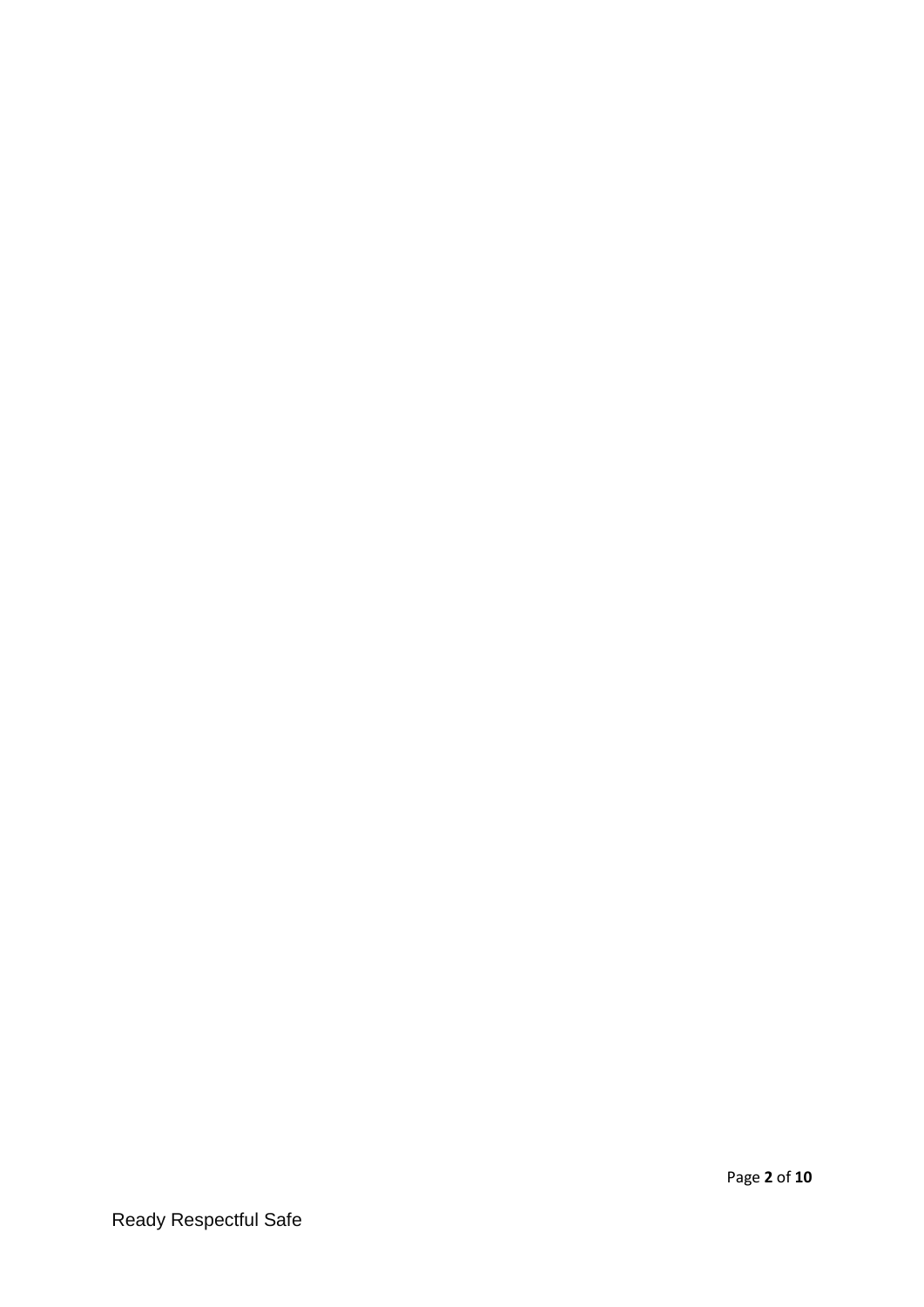# **Curriculum Intent – knowledge and skills identified for each stage**

At Nunthorpe Academy we aim to offer a purposeful, academically rich and coherent curriculum which leads to a depth of knowledge in a broad range of subjects. Our core values of Ready, Respectful, and safe are integral to our day to day workings, ensuring that students have a clear sense of purpose, and are aware of the moral codes of life in Britain and the wider world.

The broad and balanced curriculum offer ensures that the needs of all students are met, both inside and outside of the classroom and that they are given a variety of opportunities to expand on their cultural capital.

We have the highest of standards for students academically and this, coupled with the emphasis placed on developing young people who are confident/ resilient, work ready and culturally aware, ensures that students leave us with the maximum number of opportunities open to them.

We have developed a curriculum to offer students personalised pathways that will both prepare them for life in the 21st Century and provide stimulating and interesting learning opportunities. We believe this curriculum will promote outstanding outcomes for all students.

Our curriculum meets all requirements prescribed in the National Curriculum for each Key Stage and is broad, balanced, and designed to promote the spiritual, moral, social, cultural, cognitive and physical development of our students. It is encapsulated in our vision:

- Ensuring that every student and member of staff is able to realise, fulfil and exceed their potential in their academic and pastoral lives;
- Guaranteeing that teaching and learning challenges and equips students with the knowledge and skills needed for Higher Education, employment and life-long learning;
- Providing personalised information, advice and guidance (CEIAG) and offering support whenever it is needed;
- Cultivating a positive atmosphere of mutual respect and success; READY, RESPECTFUL, SAFE

# **1. Objectives**

## 2.1 **For students**

- To be fully engaged and active in their learning at all times, always striving to be the best they can be and completing all class and home learning tasks set for them.
- To allow continued breadth of study through as many subjects as possible.

#### 2.2 **For parents and carers**

- To support their child's academic progress and curriculum experience by working with the academy through regular communication, attendance at parent review evenings and other relevant events.
- To support the Academy's curriculum vision and options choices process.

#### 2.3 **For teachers**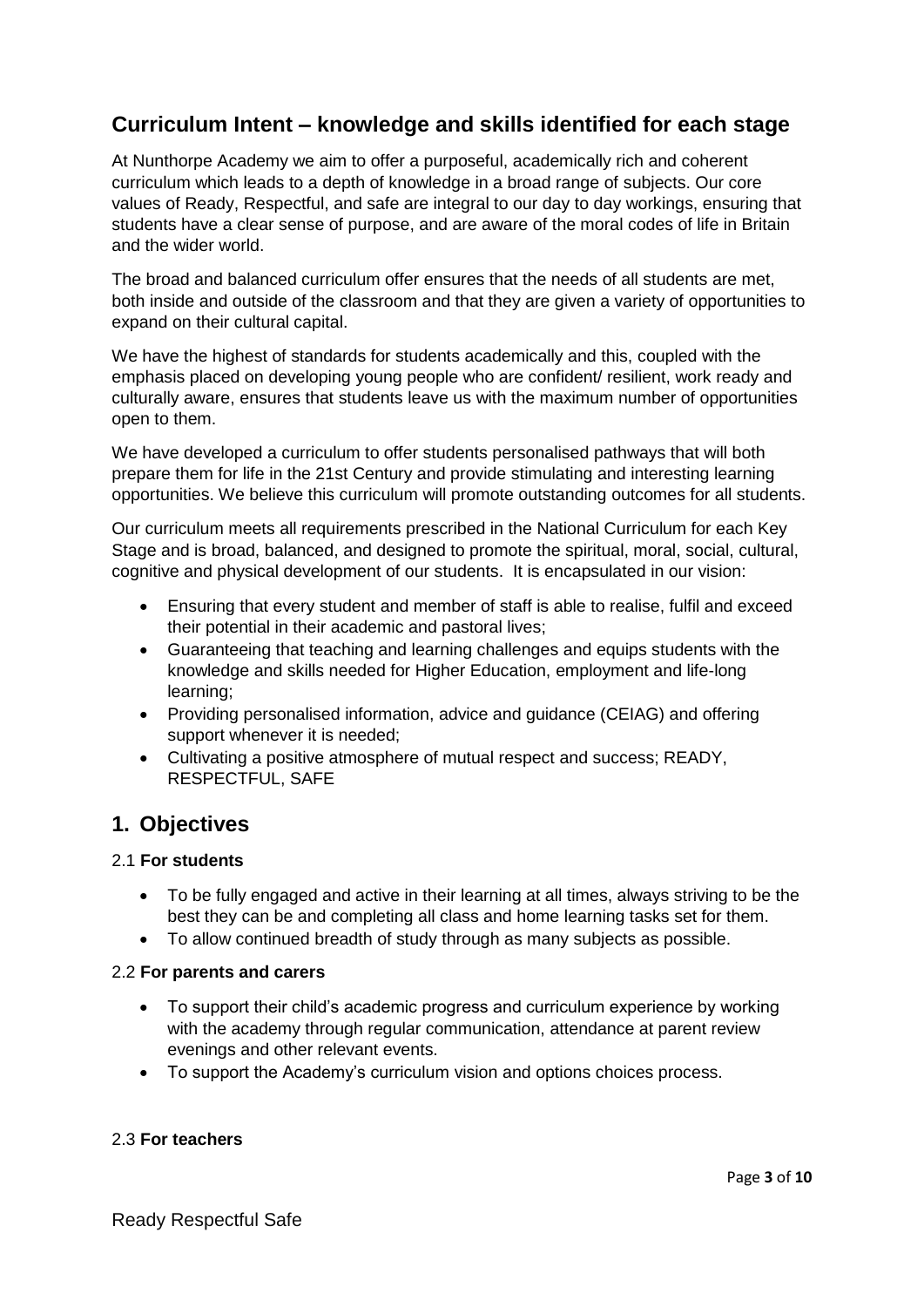- To provide quality first teaching for all students, allowing for the full range of ability.
- To ensure curriculum structure through regular reviews of Curriculum Progression Maps (CPMs and schemes of learning) in line with national and local requirements.
- To monitor the academic progress of students across the curriculum and ensure any potential barriers to learning are recognised and strategies are put in place to remove them.
- To ensure that remote learning policies are adhered to and are implemented whenever necessary.
- To promote an inclusive curriculum and highlight any student difficulties to the AVP-Inclusion for further investigation.

## 2.4 **For the Senior Leadership Team**

- To ensure that a broad and balanced curriculum is offered which is appropriate to all student's needs and access to the curriculum is based on equality.
- To ensure statutory requirements are met by the curriculum offer.
- To be responsible for the management of change in curriculum content over time.
- To ensure that Quality Assurance is consistent across the Academy and that the process is effective in raising achievement through sustained and continuous improvement in teaching and learning.
- To offer a programme of professional development, largely based on evidence of greatest impact, which will ensure quality first teaching for all students.

The Academy firmly believes in equality of access to academic and vocational experiences and is committed to tailoring the curriculum, through a differentiated approach, to the needs of each individual student including those with Special Education Needs/Disabilities as well as the most able.

Regular safeguarding updates are shared with students through pastoral systems and through a comprehensive pastoral curriculum. The work of the Life department is fully compliant with the following statutory and non-statutory frameworks: Citizenship, Sex and Relationship Education (RSE) and Personal, Social and Health Education (PSHE).

These frameworks include the following (but not limited to): Spiritual, Social, Moral and Cultural (SMSC), Fundamental British Values (FBV), Diversity and Mental Health.

The curriculum is enhanced through a wide ranging extra-curricular offer, enabling all students to access some form of extra-curricular activity.

Careers Education Information Advice and Guidance (CEIAG) is a statutory and an important thread which runs throughout the curriculum. The Academy follows the latest guidance on CEIAG and has embedded the Gatsby Benchmarks and Baker clause to ensure that best practice is in place.

The Academy aims to be flexible in order to respond to the national and local education agenda but more importantly to respond to needs of the individual and groups of students. As a result, the curriculum offer is reviewed annually.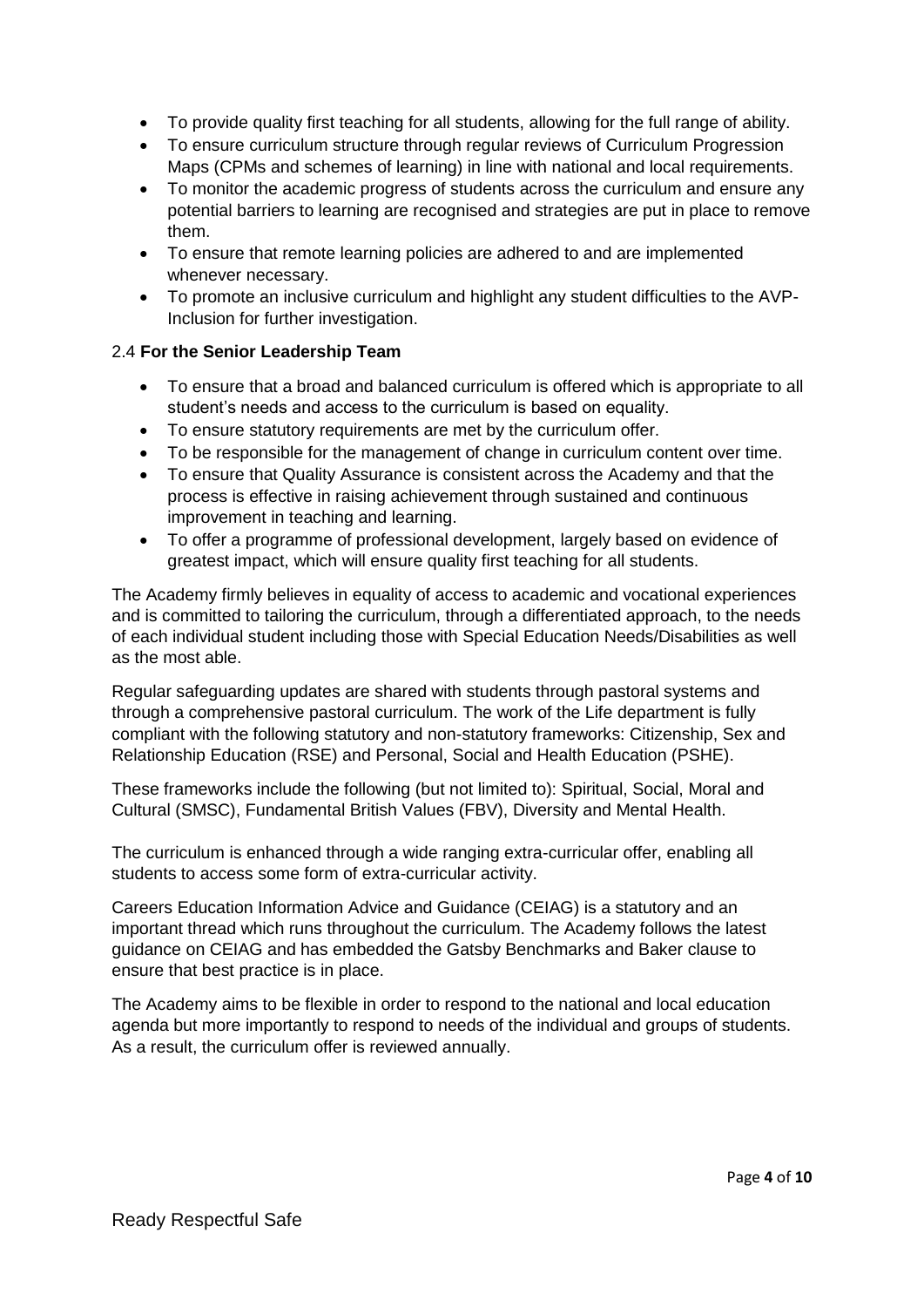# **2. Curriculum Implementation – the curriculum is developed, taught and assessed in order to build students' knowledge and skills**

### 3.1 **Classroom policy**

- All students will follow a broad and balanced curriculum offer within individual curriculum areas which aims to not only prepare students for national exams but that also deepens their understanding of the subject and builds the skills needed for success academically and in the future workforce.
- All students will be expected to complete all tasks set in lessons, and in addition complete weekly or fortnightly home learning for each subject.
- If a student is absent, it is their responsibility to catch up on missed class work / home learning. The class teacher will support the student to ensure they are provided with relevant resources, normally via class charts.
- Basic systematic elements of classroom practice are contained within the Teaching and Learning (T&L) policy; this is designed to give individual flexibility within a framework of academy expectations.

## 3.2 **Pastoral curriculum**

- In addition to timetabled academic subjects, all students take part in a planned and sequenced pastoral curriculum which aims to develop their spiritual, moral, social and cultural understanding.
- The content of the curriculum for life lessons can be found under subjects on this website.
- All students in Years 7-11 have a core Life lesson. Sex and relationships education, drugs and alcohol education and careers education will be provided through these sessions.
- All students and staff take part in a daily one minute silent reflection, aimed at providing a space and time, for prayer or for thinking and reflecting on a world event.

#### 3.3 Extra Curricular

 Education outside of the classroom is integral to the Nunthorpe Experience, and students are encouraged to take part in a wide range of sporting activities, music, drama, science or other clubs.

#### 3.4 **Literacy/Numeracy**

We aim for all of our students to become literate, articulate and numerate. In all subjects, literacy and numeracy are integral, and reading skills are taught explicitly. This is reinforced in Y7 through our literacy curriculum which has dedicated and discrete time given to the Pace reading programme.

The importance of vocabulary is valued by the academy. All students are exposed to new vocabulary through the 'word of the week' and through the reading of challenging and varied texts.

Students who need literacy support are offered a tailored literacy programme to meet their individual needs. This comprises of 1 English support lesson, phonics intervention using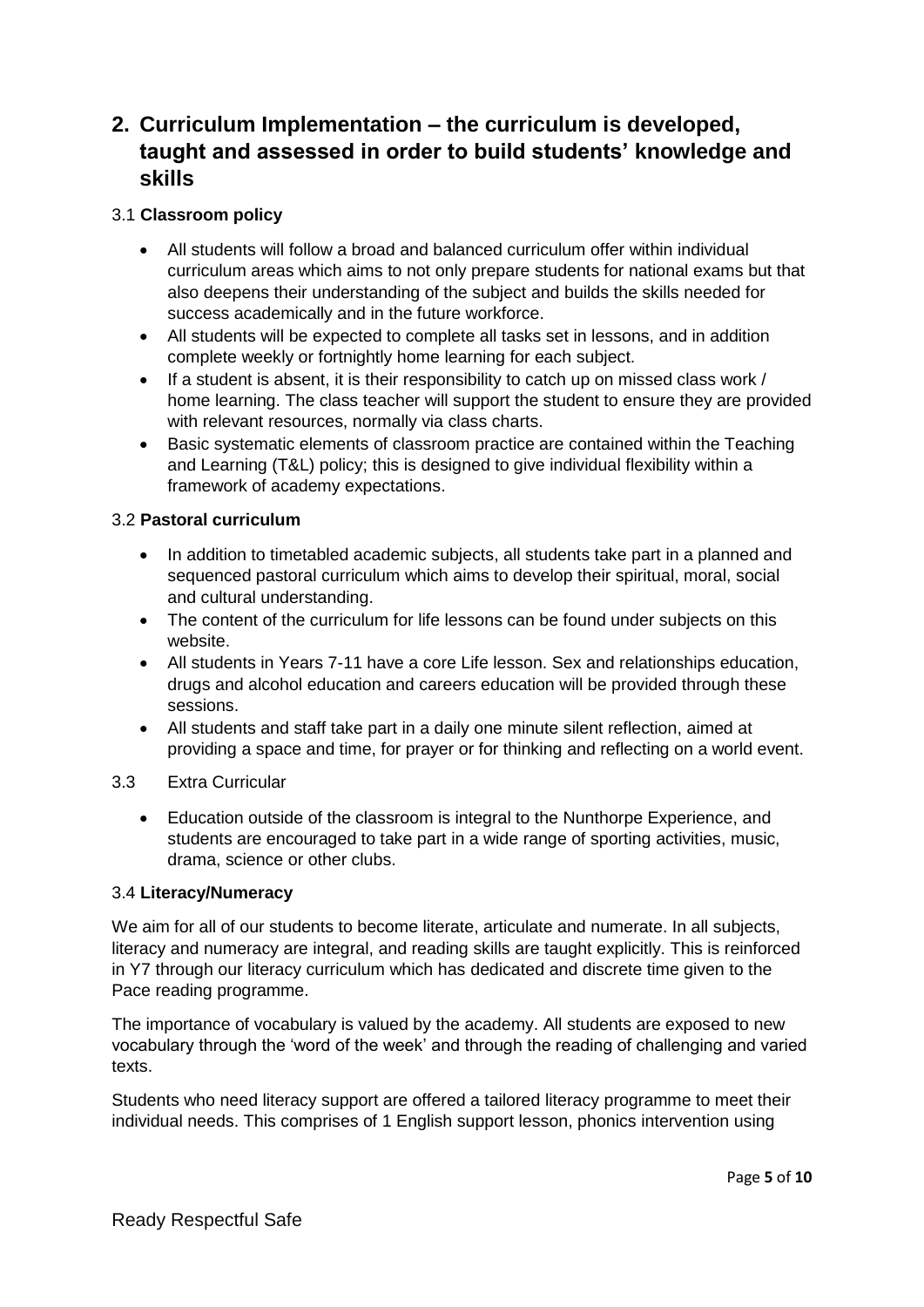the Accelerated Reader programme and other personalised reading support. All students have access to reading books and this is further enhanced with access to an online library.

Students who need numeracy support are also offered their own programme of support; in Numeracy intervention we look to consolidate classroom learning with basic skills which are often overlooked. These include times tables, measurements, units of measure and fractions. The focus is on basic operations which gain student confidence in numeracy and are then taken into the Maths classroom.

# **3. Curriculum Organisation**

# 4.1 **Key Stage 3 – Years 7, 8 and 9.**

- Students have a 25 hour week and study a mixture of Maths, English, Science, MFL (French, German, and/or Spanish), Geography, History, Philosophy & Ethics, Computing, Art & Design, Design Technology, Food, Drama, Music and PE.
- The timetable is constructed over two weeks and therefore all figures quoted are calculated based on a fortnight i.e. out of 50 hours

|        | Maths | nglish<br>ш | Science | ш<br>௳<br>Core | German<br>თ<br>≿<br>⊆<br>.=<br>►<br>$\circ$<br>ᇰ<br>Sinneds)<br>c<br>Frencl | phy<br>raj<br>eogi<br>O | History | <b>E</b> | Computing | Drama | Technology<br>Design | Naology<br>Tecl<br>Food | ٩ii | Music | <b>Ethics</b><br>య<br>hilosophy<br>௳ |
|--------|-------|-------------|---------|----------------|-----------------------------------------------------------------------------|-------------------------|---------|----------|-----------|-------|----------------------|-------------------------|-----|-------|--------------------------------------|
| Year 7 | 8     | 8           | 6       | 4              | 4                                                                           | 2                       | 2       | 2        | 2         | 2     | 2                    | 2                       | 2   | 2     | 2                                    |
| Year 8 | 8     | 8           | 6       | 4              | 4                                                                           | 2                       | 2       | 2        | 2         | 2     | 2                    | ำ<br>ے                  | 2   | 2     | 2                                    |
| Year 9 | 8     | 8           | 6       | 4              | 4                                                                           | 2                       | 2       | า        | ำ         | 2     | າ                    | ำ                       | 2   | 2     | 2                                    |

• There is an alternative pathway for students following the Nurture provision. This is a pathway that consists of one class in each year group 7-9 with a maximum size of 12 students. Students follow the Project Based Learning curriculum alongside dedicated Maths, English and Science sessions. This curriculum has a greater focus on exploration of real-world challenges to develop deeper knowledge and understanding of theory whilst being able to then transfer these skills to real life. Driving Questions are used to guide all aspects of project work - be it learning about grammar or geography. Though our students will explore key content and skills for the different subjects, their quest to find an answer will allow them to weave these aspects together. This creates curiosity and give a deeper reason, relevance and purpose to learning. Project based learning is used to great success in balance with more traditional teaching of individual subjects. It develops emotional/social security through developing relationships with a smaller specialist number of teachers.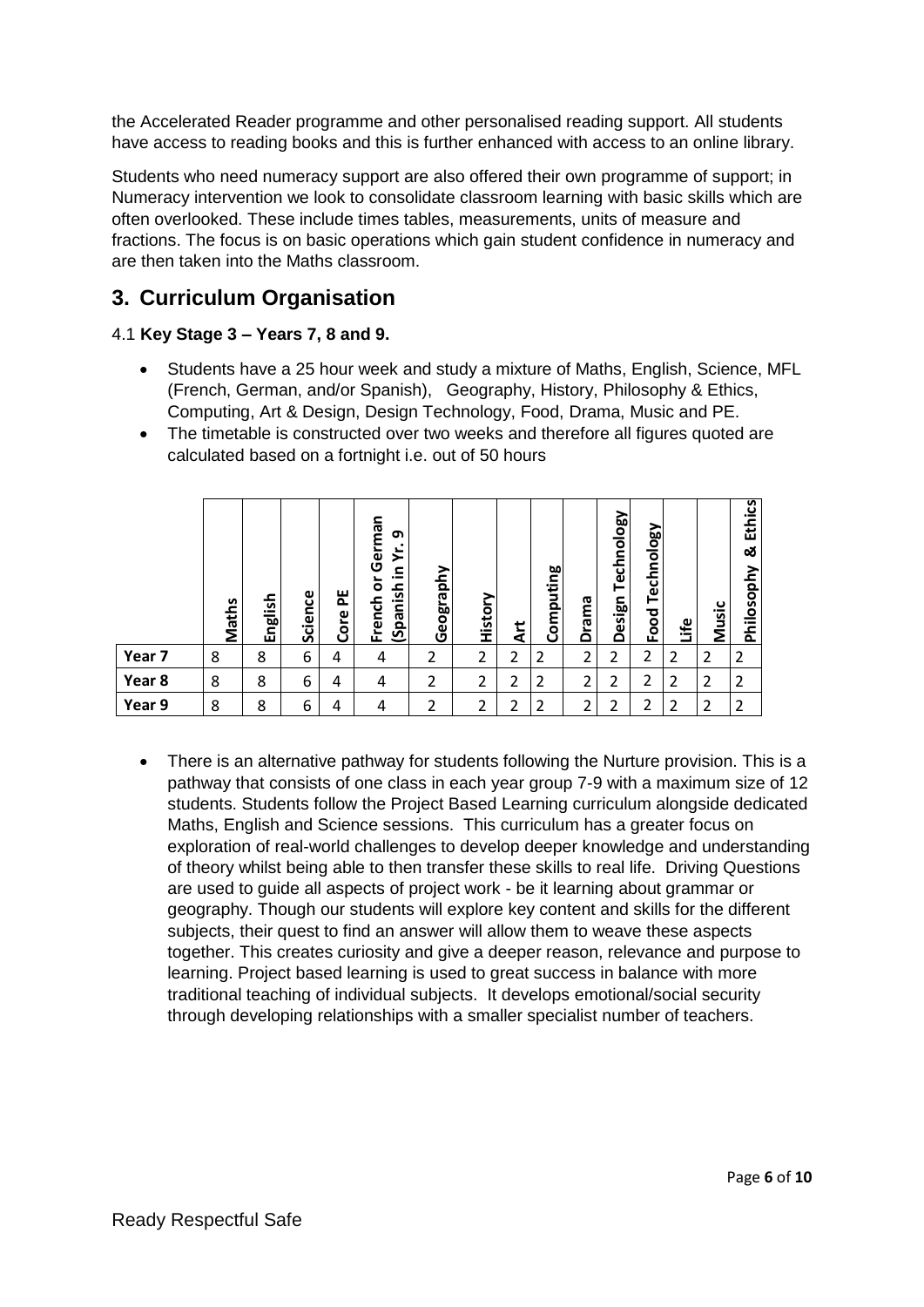#### **Grouping of students**

#### **4.2 Key Stage 3**

Students are set in maths from the start of Year 7, in science in Year 9 and streaming in MFL from Year 8 and 9. In all other subjects they remain in mixed ability groupings. Decisions on set changes will be made between the class teacher, and curriculum leader.

#### 4.3 **Key Stage 4 - Years 10 and 11**

- Students have a 25 hour week and study a core programme of English, maths, double or triple science, and core PE.
- Students make their pathway choices at the end of Year 9 and choose from a range of subjects from our pathways.
- The current position of the academy is to move towards the government's aim of 75% of students studying the English Baccalaureate by 2022 and 90% by 2024, as such the vast majority of our students will choose both a modern foreign language (French, German, or Spanish) and a humanity (history, geography) subject.
- In the remaining blocks students choose from all the remaining GCSE and non-GCSE subjects.

# **Typical Key Stage 4 Pathway**

|         | Maths | and<br>Literature<br><b>Language</b><br>English<br>English | Science<br>Combined | 뿐<br>Core      | ھے:<br>پ       | History | Spanish | Technology<br>Design | Sport<br>Vcert |
|---------|-------|------------------------------------------------------------|---------------------|----------------|----------------|---------|---------|----------------------|----------------|
| Year 10 | 8     | 8                                                          | 10                  | l2             | 12             | כ       | 5       | 15                   | 5              |
| Year 11 | 8     | 8                                                          | 10                  | $\overline{2}$ | $\overline{2}$ | 15      | 5       | ļ5                   | 5              |

#### **Subjects Offered**

**GCSE subjects**: Art, Computing, Design Technology, Drama, French, Food Technology, Geography, German, History, Music, PE Studies, Philosophy & Ethics, Spanish and Triple science (Biology, Chemistry, Physics).

**Non-GCSE equivalent subjects:** Business (VCERT), Child development (Cambridge National), Engineering (BTEC), Health & Social Care (BTEC), Sport (VCERT).

**Duration:** All courses run for two years and are examined at the end of Year 11.

#### **Additional Support**

A period 6 exists for most students in the form of an additional intervention session, these are usually targeted at a specific skill or section of knowledge, which the teacher has determined as necessary through thorough prior assessment. They typically run from 3.15- 4.00 Tuesday to Friday. The Year 11 Progress Leader coordinates this work with subject leaders and produces regular updates and rotations.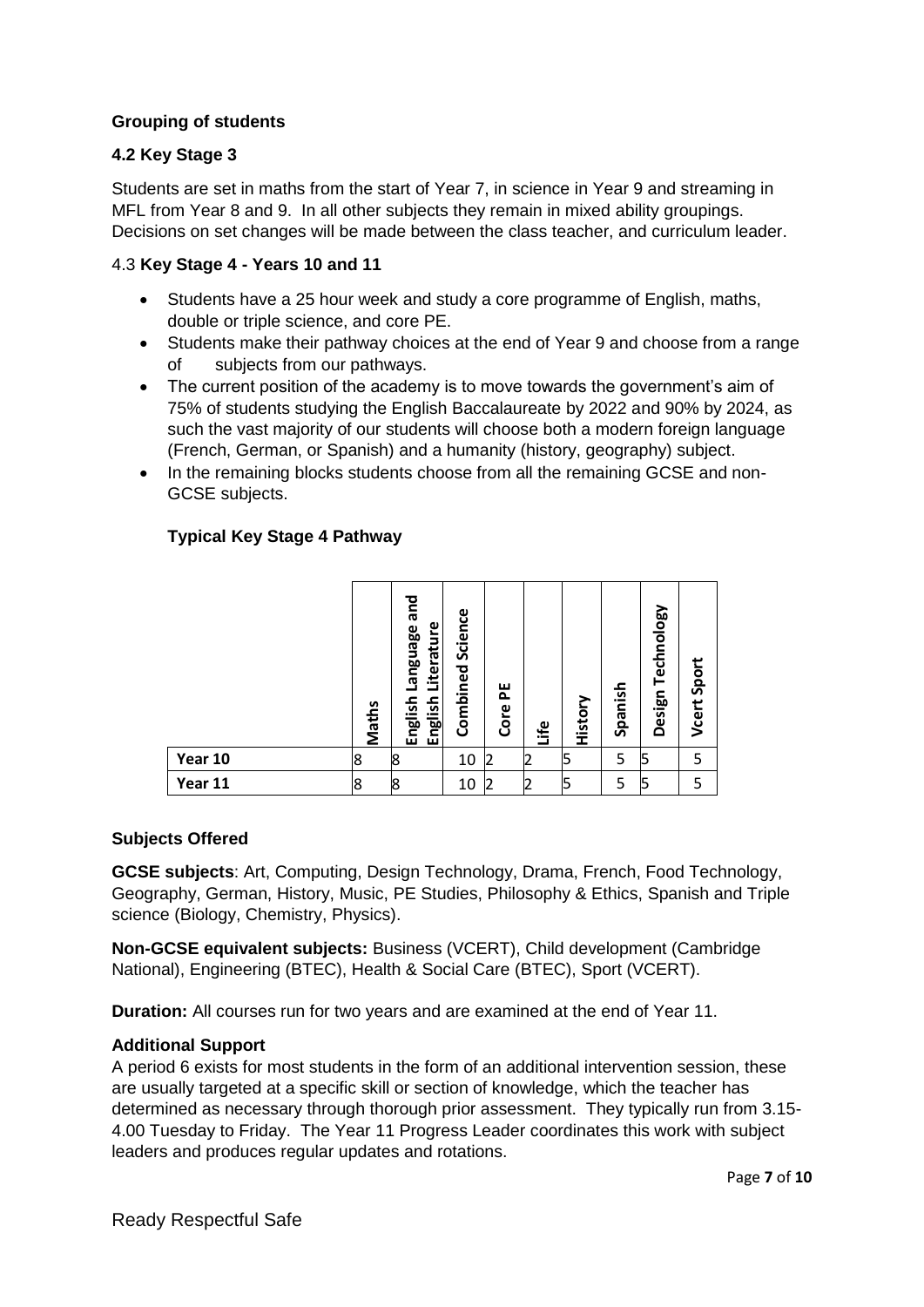# **Form Time**

In years 10 and 11 the academy continues to provide 5 'tutorial' sessions across the week from 8.40-9.10am. However, in these two year groups the tutorial staff are selected in order to allow the greatest curriculum flexibility as 3 of these sessions are subject specific i.e. 3 x 30minute sessions are selected from English, maths, science, History, MFL, and in addition further smaller groups are provided in a wide range of curriculum subjects. The use of Tassomai and Mathswhizz online platforms is also a feature of this additional provision for these groups.

# **4. Grouping of students**

## **5.1 Key Stage 4**

Students are set in maths and science and are more loosely streamed in English. Decisions on set changes will be made between the class teacher, and subject leader. For all other subjects students are in mixed ability teaching groups.

Nunthorpe Academy complies fully with the Equality Act 2010 and the Special Educational Needs and Disability Regulations 2014 and our curriculum is fully accessible for those with disabilities or special educational needs

#### **Disapplication**

In accordance with the Education Act (2002), The Trust responds to some individual student needs by modifying timetables or via disapplication from elements of the National Curriculum, on a temporary or permanent basis. This can happen in order to:

- Allow a student to participate in extended work-related learning
- Allow a student with individual strengths to emphasise a particular curriculum area
- Enable a student to improve his/her learning and progress by reducing the number of subjects studied
- Allow a students' specific SEND need to be met or as part of compliance with a student's EHCP/learning passport.

Any parental application for a student to be disapplied from Philosophy and Ethics on religious grounds will be considered on an individual basis.

The Parental Right to Withdraw their Son or Daughter from Sex Education Lessons:

Section 241 of the Education Act 1993 gives parents the right to withdraw their children from any or all parts of the Academy's programme of sex education, other than those elements which are required by the National Curriculum Science Order. It is realised that, under exceptional circumstances, a very small number of parents may wish to exclude their children from this programme. In this case, parents should write to the Head of School of the respective Academy, stating their objections. The Head of School will then assess the importance of the education delivered and any detrimental effects that withdrawal may have on the child. This could involve any social and emotional effects of being excluded, as well as the likelihood of child hearing their peers' version of what was said in the class rather than the fact delivered by the staff member. The responsibility of providing appropriate and purposeful education will fall on the respective Academy. The biological element of reproduction remains within the National Curriculum in Science for Key Stage 3.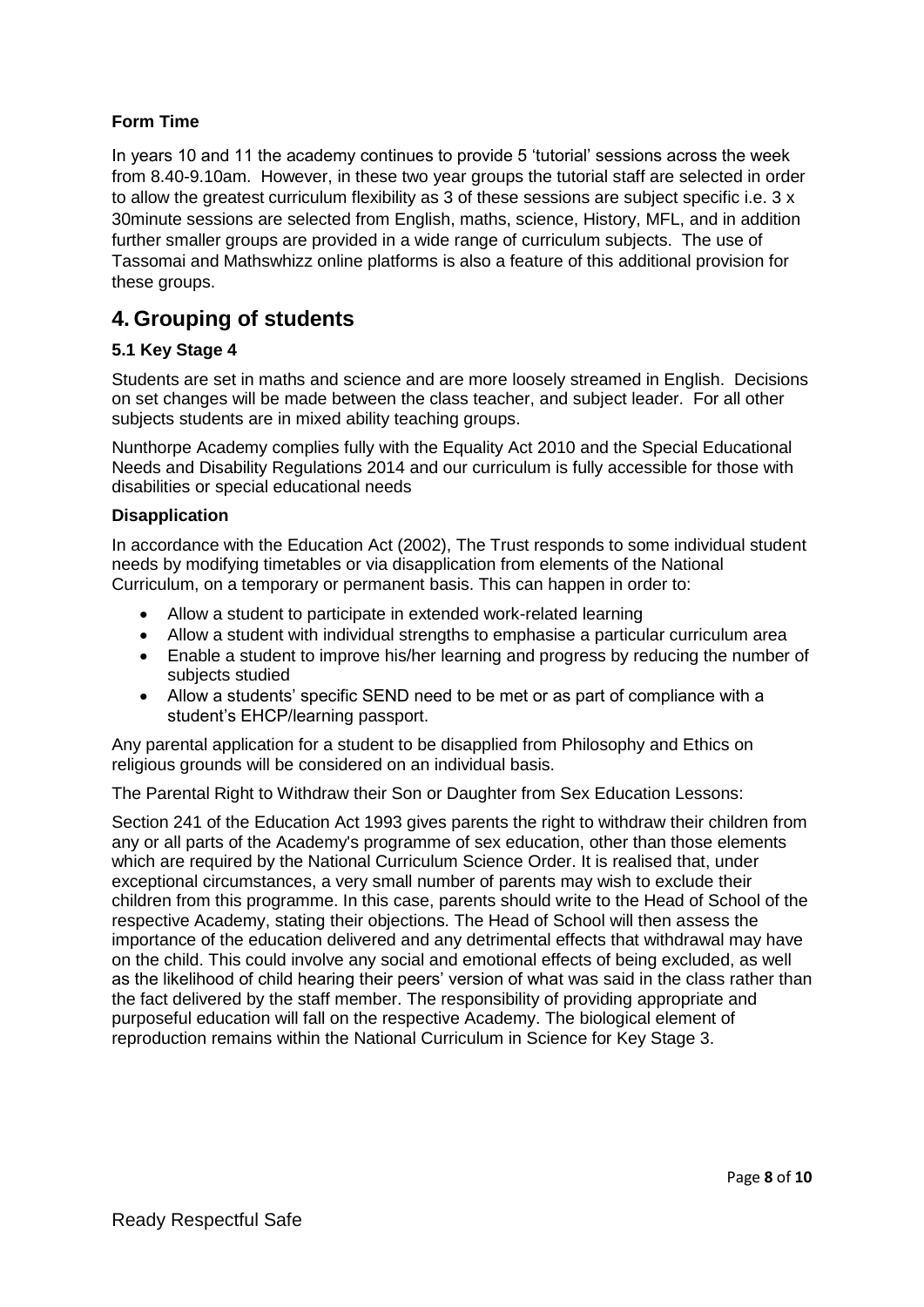#### 5.2 **Years 12 & 13**

#### **Subjects Offered**

*A-level subjects: Art, Biology, Business, Chemistry, Drama, English Language, English Literature, French, Further Maths, Geography, German, Government & Politics, History, Law, Maths, Media Studies, Music, , Philosophy & Ethics, PE Studies, Physics, Product Design, Psychology, Spanish.*

*Level 3 subjects: Health & Social Care (BTEC, 1, 2 or 3 A-level equivalents).* 

|         | ↤<br>Option | Option 2 | w<br>Option | Study<br>Supervised | Independent Study |  |
|---------|-------------|----------|-------------|---------------------|-------------------|--|
| Year 12 | 9           | 9        | 9           | 3                   | 20                |  |
| Year 13 | 9           | 9        | 9           | 3                   | 20                |  |

All students are enrolled on a study programme that complies with DFE guidance; each study programme combines academic qualifications and other activities. All study programmes must have a core aim this is usually a substantial academic or vocational qualification. All programmes also include work experience and other non-qualification activities.

Each 16-19 study programme is designed to challenge and support individual students and prepare them for their next step in education or training, typically they consist of:

- Substantial qualifications either A levels or BTECs.
- English and/or maths where the student has not yet achieved a grade 4 or higher.
- Work experience opportunities.
- Additionally, an Extended Project (EPQ) qualification can be studied for as can the Junior Sports Leader qualification.
- Other non-qualification activities designed to develop students' character, skills, attitudes and confidence.

Students in the Sixth form are required to attend each morning for their tutorial session from 8.40-9.10am. They may then choose to work within the sixth form building or home study. They are also encouraged to broaden their experiences through voluntary work and a range of other experiences.

# **5. Monitoring and review of the curriculum**

Monitoring of standards, systems and teaching and learning across the Academy is the responsibility of the Senior Leadership Team. Monitoring of the quality of lessons on a daily basis is the responsibility of the subject Leader. Each subject has ongoing Quality Assurance processes throughout the year via learning walks, lesson observations, scrutiny of books, and student voice surveys. The curriculum is reviewed annually.

**Impact** – outcomes that students achieve as a result of the education they have received. For details of the Academy results and destinations data please refer to the LINK NEEDED section of the website.